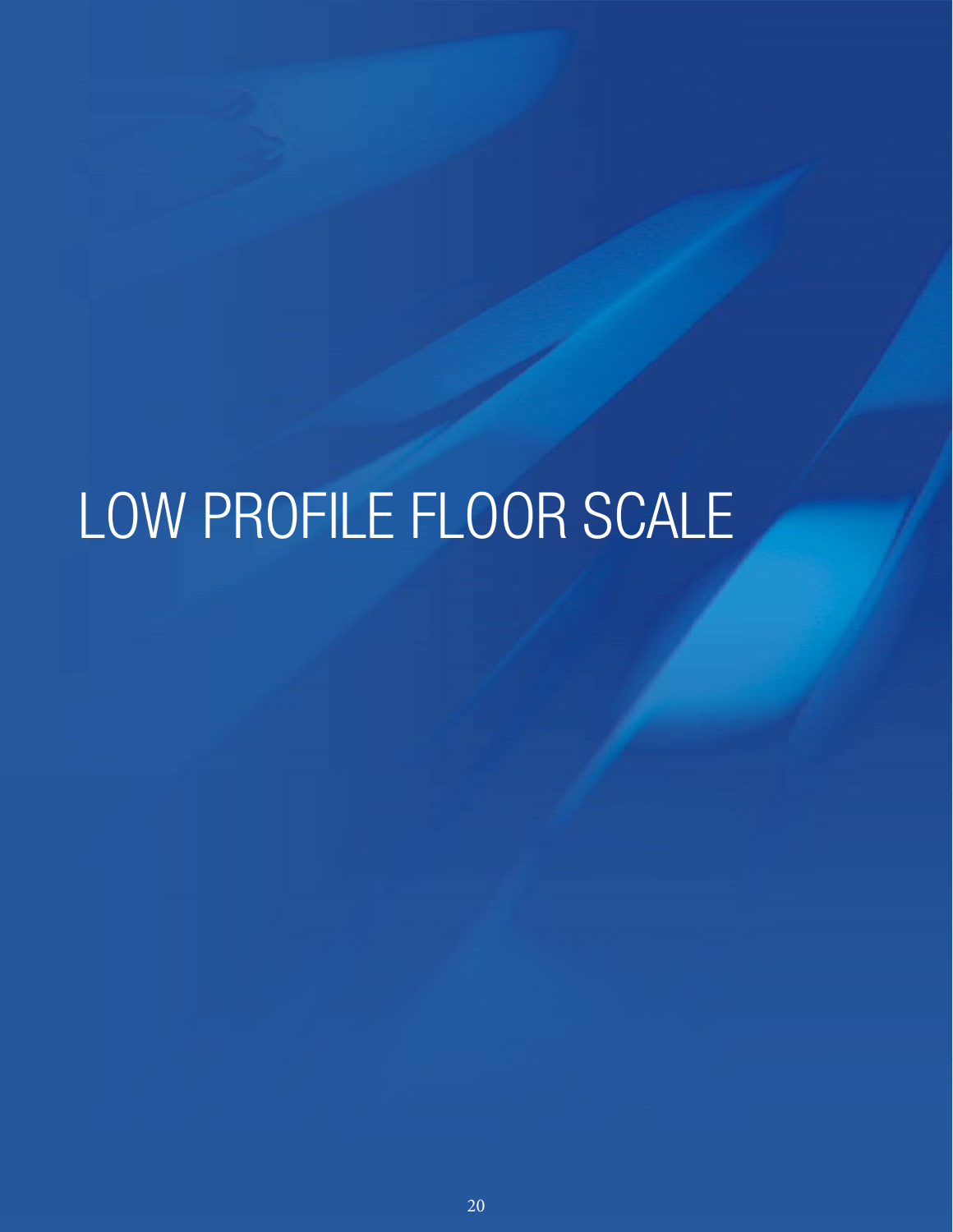

#### EASY TO INSTALL. LASTS FOR YEARS.

INSCALE's IN7620 Low Profile Floor Scale is the highest quality platform scale for industrial use. With 200% overload protection and capacities from 1,000 lbs up to 20,000 lbs, it's built right and built to last. I i 2

## CAPACITIES

- 2,500 x 0.5
- $5,000 \times 1$
- 10,000 x 0.2
- 20,000 x 5

## $1 (800) 230 - 0120$  Contact@inscaleusa.com CAGE Code 07GT5

contact@inscaleusa.com

www.inscaleusa.com

Nationwide Dealer Network

21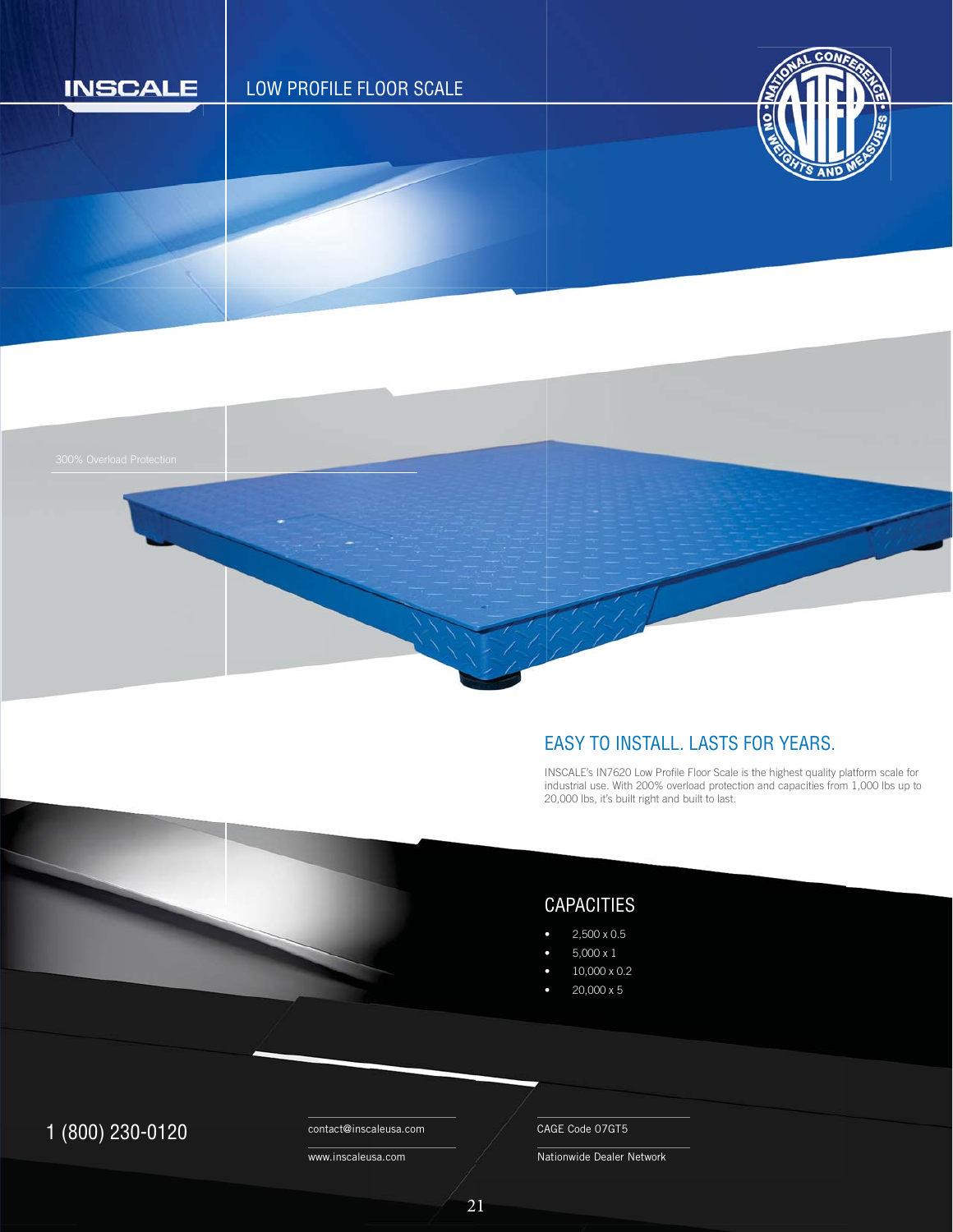

## **OVERVIEW**

#### RUGGED

Durable platform design withstands heavy industrial use. 300% overload capacity, 150% end-load capacity. Sum capacity of load cells is twice scale capacity.

#### ALL PURPOSE

Easy to install. Levels with scale feet (no shimming). Easy to relocate. Install above or below ground. Built in carbon or stainless steel. Full line of accessories available.



#### DIMENSIONS / CAPACITY

- Sizes  $2' \times 2'$
- $\bullet$   $3' \times 3'$
- $4' \times 4'$ <br>•  $4' \times 5'$
- $4' \times 5'$ <br>•  $4' \times 6'$
- $4' \times 6'$ <br>•  $5' \times 5'$
- $5' \times 5'$ <br>•  $5' \times 7'$ • 5' x 7'
- $6' \times 6'$ <br>•  $10' \times 1$
- 10' x 10'
- Capacityies •  $2,500 \times 0.5$
- $5,000 \times 1$
- $\bullet$  10,000 x 2
- $20,000 \times 5$



#### NTEP CERTIFIED

- NTEP C.O.C. #18-066-A1
- Performance As Per NIST H-44

Legal-for-trade NTEP approved scales have been certified by The National Type Evaluation Progrem (NTEP) All of the NTEP Certified scales in this category have been approved as "Legal for Trade" by the National Conference on Weights and Measures. Different industries and states require different specs.

#### BUILT RIGHT. BUILT TO LAST.

We stand behind our products. INSCALE products come with a 3-Year Warranty from the date of original purchase on defects in material and workmanship for all INSCALE products properly installed by an authorized distributor under normal use and maintenance. We carry all standardized replacement parts for our bases.

contact@inscaleusa.com

www.inscaleusa.com

INDIANA SCALE COMPANY